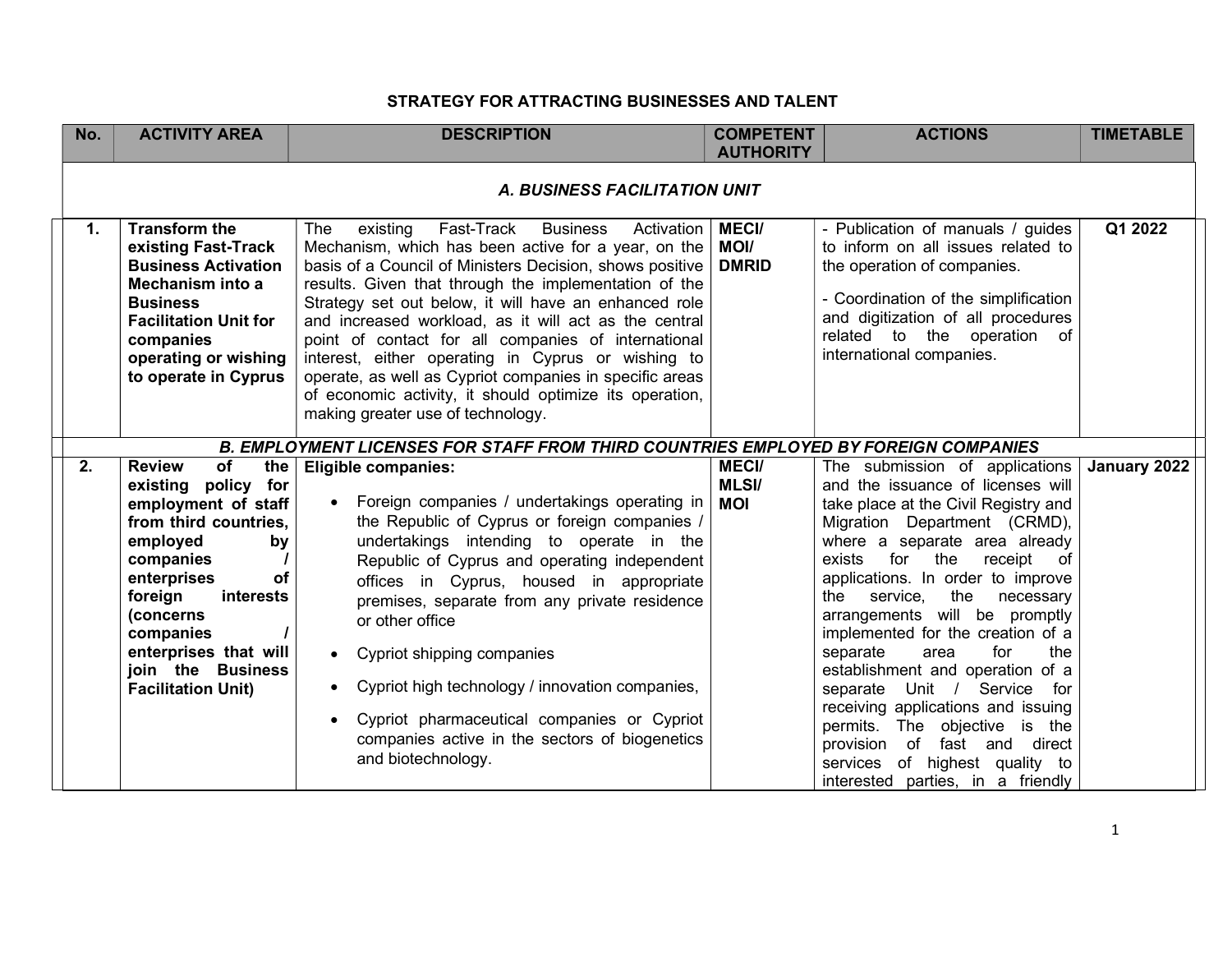| No. | <b>ACTIVITY AREA</b> | <b>DESCRIPTION</b>                                                                                                                                                                                                                                                                                                                                                                                                                                                                                                                                                                                                                                                                                                                                                                                                                                                                                                                                                                                                                                                                                                                                                                                                                                                                                                                                                       | <b>COMPETENT</b><br><b>AUTHORITY</b> | <b>ACTIONS</b>                                                                                                                                                                                                                                                                                                                                                                                                                                                                                                                                                                                                                                                                                                                                                                                                                                                                                                         | <b>TIMETABLE</b> |
|-----|----------------------|--------------------------------------------------------------------------------------------------------------------------------------------------------------------------------------------------------------------------------------------------------------------------------------------------------------------------------------------------------------------------------------------------------------------------------------------------------------------------------------------------------------------------------------------------------------------------------------------------------------------------------------------------------------------------------------------------------------------------------------------------------------------------------------------------------------------------------------------------------------------------------------------------------------------------------------------------------------------------------------------------------------------------------------------------------------------------------------------------------------------------------------------------------------------------------------------------------------------------------------------------------------------------------------------------------------------------------------------------------------------------|--------------------------------------|------------------------------------------------------------------------------------------------------------------------------------------------------------------------------------------------------------------------------------------------------------------------------------------------------------------------------------------------------------------------------------------------------------------------------------------------------------------------------------------------------------------------------------------------------------------------------------------------------------------------------------------------------------------------------------------------------------------------------------------------------------------------------------------------------------------------------------------------------------------------------------------------------------------------|------------------|
|     |                      | Employment of third-country<br>highly<br>skilled<br>nationals provided that:<br>- they will be paid a minimum gross monthly salary<br>of € 2,500<br>- they will hold a university degree or diploma or<br>equivalent qualification or confirmation of relevant<br>experience in a corresponding<br>employment<br>position of at least 2 years duration.<br>- submit an employment contract of not less than two<br>years.<br>The maximum number of third-country nationals that<br>can be employed is set at 70% of all employees over a<br>period of 5 years, from the date of joining the Business<br>Facilitation Unit. After the lapse of 5 years if it is not<br>possible to employ 30% of Cypriot workers, the matter<br>will be re-examined on a case-by-case basis<br>B) Employment of third country nationals support<br>staff (with a gross monthly salary of less than €<br>2500), is permitted provided that it does not exceed<br>30% of the total support staff and provided that<br>there is an employment contract between the third-<br>country national and the employer which is duly<br>validated by the competent authority in accordance<br>with current legislation<br>Their salary is determined by the current legislation.<br>Note:<br>The Companies/undertakings in order to obtain the<br>relevant staff permits for third country nationals |                                      | environment.<br>The licenses will be issued within<br>1 month for a period of up to 3<br>years.<br>Note: Gradually and 6 months<br>after the implementation of the<br>new policy for employment of<br>staff from third countries in<br>international<br>companies<br>operating in Cyprus, and having<br>collected data on the number of<br>companies that will be served<br>and the number of licenses that<br>will be issued, the possibility of<br>creating a One-Stop Service will<br>be examined both for the<br>provision of information /<br>support to the companies, but<br>also for the receipt of<br>and<br>applications<br>relevant<br>licenses. The One-Stop Services<br>will be provided through the<br><b>Business Facilitation Unit (they</b><br>will be co-located) and can be<br>housed either inside a Citizens<br>Services Centre or in another<br>building that will be found for<br>this purpose. |                  |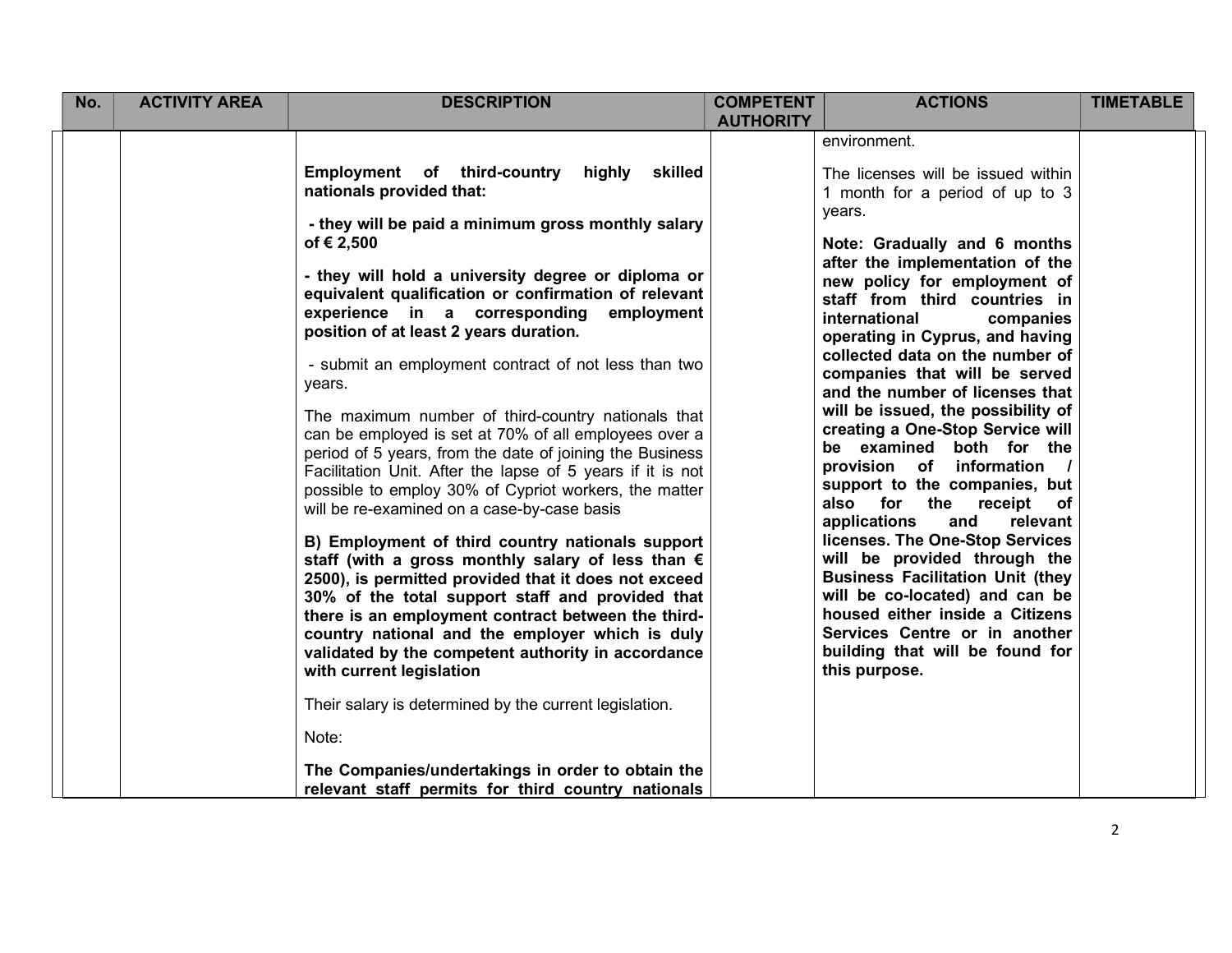| No. | <b>ACTIVITY AREA</b>                                                                                                                                   | <b>DESCRIPTION</b>                                                                                                                                                                                                                                                         | <b>COMPETENT</b><br><b>AUTHORITY</b> | <b>ACTIONS</b>                                                                                                                                                                                                                                                                                                                                                                                                                                                                                                                                                                                                                                                                                                               | <b>TIMETABLE</b>       |
|-----|--------------------------------------------------------------------------------------------------------------------------------------------------------|----------------------------------------------------------------------------------------------------------------------------------------------------------------------------------------------------------------------------------------------------------------------------|--------------------------------------|------------------------------------------------------------------------------------------------------------------------------------------------------------------------------------------------------------------------------------------------------------------------------------------------------------------------------------------------------------------------------------------------------------------------------------------------------------------------------------------------------------------------------------------------------------------------------------------------------------------------------------------------------------------------------------------------------------------------------|------------------------|
|     |                                                                                                                                                        | they must submit certificates of registration issued<br>by the Registrar of Companies and the Tax<br>Department.                                                                                                                                                           |                                      |                                                                                                                                                                                                                                                                                                                                                                                                                                                                                                                                                                                                                                                                                                                              |                        |
| 3.  | <b>Right for Family</b><br>reunification of<br>third-country<br>nationals working<br>for companies<br>joining the Business<br><b>Facilitation Unit</b> | - Immediate and free access to the labour market,<br>with remunerated employment for spouses whose<br>family member has obtained a residence and work<br>permit in the Republic, and who receive a minimum<br>gross monthly salary of €2,500 (excluding support<br>staff). | <b>MOI/MLSI</b>                      | A stamped Contract from the<br>Department of Labour will not be<br>required; the terms of the permit<br>will fulfill the terms and conditions<br>of the regarding the issuance of a<br>single permit, such as:<br>a) Valid passport for at least 2<br>years<br>(b) legal residence in the Republic<br>(c) An employment contract duly<br>ratified where required<br>(d) qualifications to practice the<br>profession<br>(e) suitable accommodation<br>(f) Health Insurance<br>(g) does not pose a threat to law<br>and order or public security (clear<br>criminal record certificate)<br>(h) does not pose a threat to public<br>health (medical tests)<br>(i) a personal declaration<br>undertaking responsibility for the | <b>January</b><br>2022 |
|     |                                                                                                                                                        |                                                                                                                                                                                                                                                                            |                                      | costs of repatriation                                                                                                                                                                                                                                                                                                                                                                                                                                                                                                                                                                                                                                                                                                        |                        |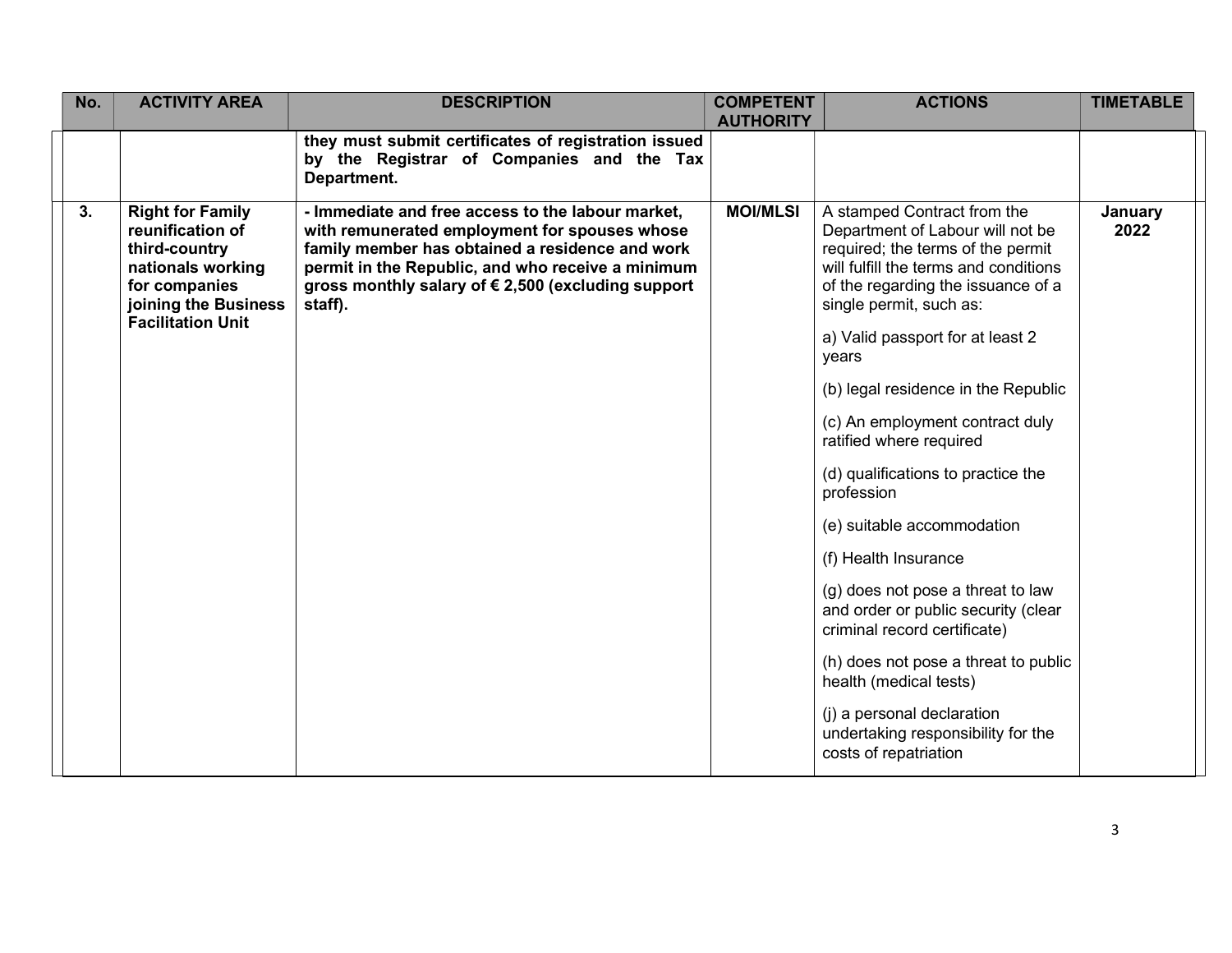| No. | <b>ACTIVITY AREA</b>                                                                                                                                                                                                                                                                                                         | <b>DESCRIPTION</b>                                                                                                                                                                                                                                                                                                                                                                                                                                                                                                                                                                                                                                                   | <b>COMPETENT</b><br><b>AUTHORITY</b> | <b>ACTIONS</b> | <b>TIMETABLE</b> |
|-----|------------------------------------------------------------------------------------------------------------------------------------------------------------------------------------------------------------------------------------------------------------------------------------------------------------------------------|----------------------------------------------------------------------------------------------------------------------------------------------------------------------------------------------------------------------------------------------------------------------------------------------------------------------------------------------------------------------------------------------------------------------------------------------------------------------------------------------------------------------------------------------------------------------------------------------------------------------------------------------------------------------|--------------------------------------|----------------|------------------|
| 4.  | <b>Simplification and</b><br>speeding up of the<br>procedure for<br>granting work<br>permits (Category E)                                                                                                                                                                                                                    | Today the procedure is time consuming. The Ministry of<br>Interior is already working on an amendment to the<br>"Aliens and Immigration" Law to simplify the procedure<br>and determine the criteria on the basis of which the<br>permits will be granted.                                                                                                                                                                                                                                                                                                                                                                                                           | <b>MOI/MLSI</b>                      |                | Q1 2022          |
|     |                                                                                                                                                                                                                                                                                                                              | <b>C. DIGITAL NOMAD VISA</b>                                                                                                                                                                                                                                                                                                                                                                                                                                                                                                                                                                                                                                         |                                      |                |                  |
| 5.  | <b>Digital Nomad Visa</b><br>(With a maximum<br>initial ceiling of 100<br>beneficiaries)<br>It concerns a<br>residence permit in<br>the Republic and not<br>a work permit.<br>Globally there is the<br>shift to remote<br>working. This creates<br>prospects for Cyprus<br>whereby it can attract<br>people who will live in | <b>Eligibility</b><br>Third-country nationals that are self-employed<br>professionals or salaried employees, working<br>remotely with the use of information and<br>communication technologies with employers /<br>clients outside Cyprus for a duration of at least 12<br>months.<br><b>Residence status</b><br>- They have the right to stay in the country for up to one<br>year, with the right of renewal for another two years<br>- They can be accompanied by their family members,<br>who are granted, upon request, a residence permit that<br>expires at the same time as that of the financial<br>supporter of the family. During the stay in Cyprus, the | <b>MOI</b>                           |                | January<br>2022  |
|     | Cyprus but still work<br>in companies                                                                                                                                                                                                                                                                                        | spouse or partner (concerns persons who have entered<br>into a civil partnership agreement) and the minor                                                                                                                                                                                                                                                                                                                                                                                                                                                                                                                                                            |                                      |                |                  |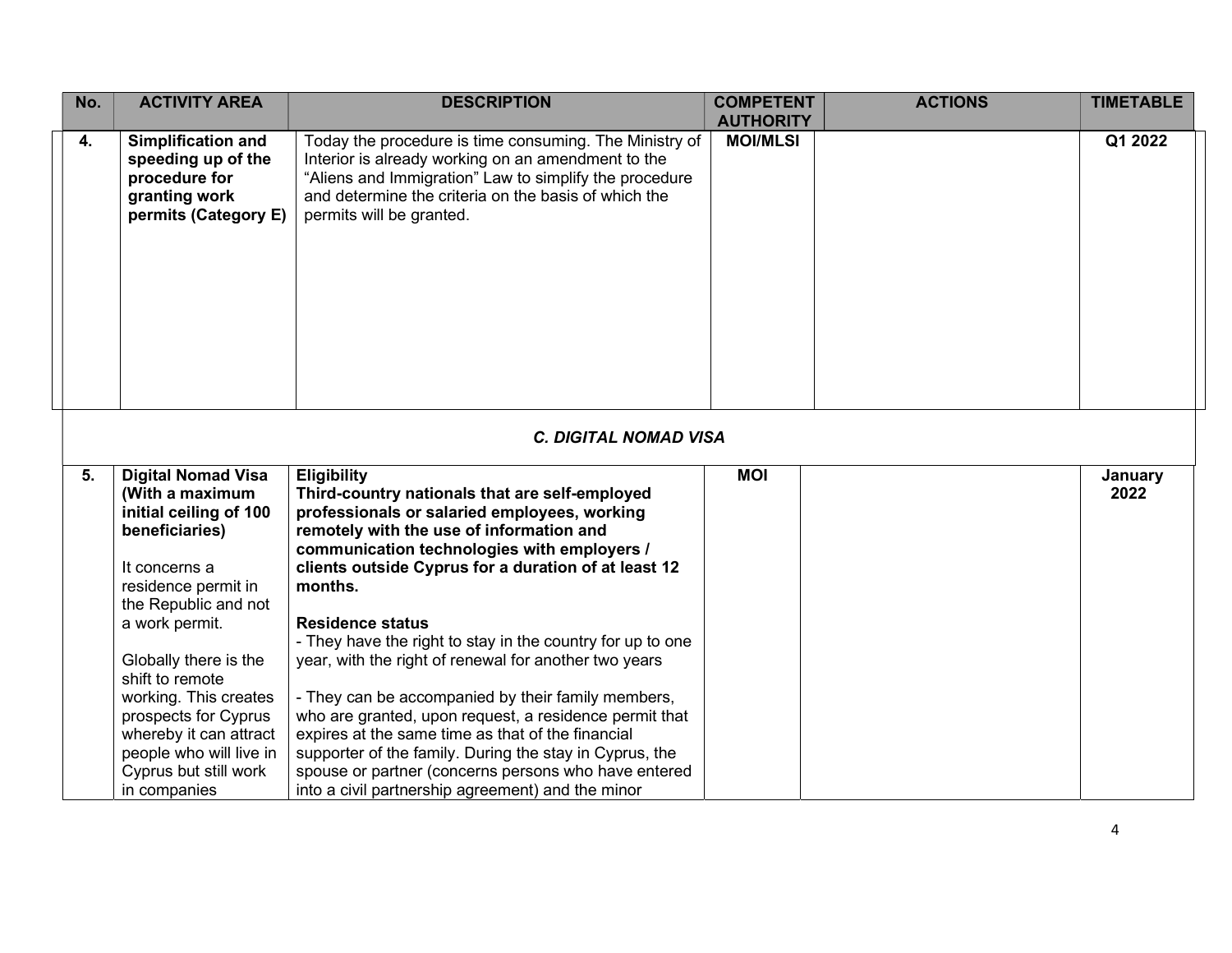| No. | <b>ACTIVITY AREA</b>                                                                                                       | <b>DESCRIPTION</b>                                                                                                                                                                                                                                                                                                                                                                                                                                                                                                                                                                                                                                                                                                                                                                                                                                                                                                                                                                                                                                                                                    | <b>COMPETENT</b><br><b>AUTHORITY</b> | <b>ACTIONS</b> | <b>TIMETABLE</b> |
|-----|----------------------------------------------------------------------------------------------------------------------------|-------------------------------------------------------------------------------------------------------------------------------------------------------------------------------------------------------------------------------------------------------------------------------------------------------------------------------------------------------------------------------------------------------------------------------------------------------------------------------------------------------------------------------------------------------------------------------------------------------------------------------------------------------------------------------------------------------------------------------------------------------------------------------------------------------------------------------------------------------------------------------------------------------------------------------------------------------------------------------------------------------------------------------------------------------------------------------------------------------|--------------------------------------|----------------|------------------|
|     | operating abroad.<br>The program was<br>prepared on the basis                                                              | members of the family are not allowed to engage in any<br>form of economic activity in the country.                                                                                                                                                                                                                                                                                                                                                                                                                                                                                                                                                                                                                                                                                                                                                                                                                                                                                                                                                                                                   |                                      |                |                  |
|     | of the respective<br>Plans implemented in<br>other European<br>countries (Portugal,<br>Croatia, Estonia,<br>Germany, Czech | - If they reside in the Republic for one or more periods<br>totaling more than 183 days within the same tax year,<br>they are considered tax residents of Cyprus, provided<br>that they are not tax residents in any other State.                                                                                                                                                                                                                                                                                                                                                                                                                                                                                                                                                                                                                                                                                                                                                                                                                                                                     |                                      |                |                  |
|     | Republic, Norway and<br>Greece) for third-<br>country nationals<br>under the Digital                                       | <b>Necessary preconditions:</b><br>The residence permit is issued to the person<br>concerned, provided that he / she submits:                                                                                                                                                                                                                                                                                                                                                                                                                                                                                                                                                                                                                                                                                                                                                                                                                                                                                                                                                                         |                                      |                |                  |
|     | Nomad Visa regime.                                                                                                         | a declaration, stating his intention to reside in<br>the country with a residence permit for the<br>purposes of carrying out work remotely and his<br>commitment that he will not in any way provide<br>work or services to an employer based in<br>Cyprus,<br>an employment or works<br>$\bullet$<br>contract or proof of an employment relationship<br>$\bullet$<br>with an employer, natural or legal person, who is<br>established outside the Republic of Cyprus, of<br>an indefinite period or in the case of a fixed-term<br>contract with the remaining duration covering the<br>period of the residence permit granted, or<br>employment or works contracts of indefinite<br>duration or, in the case of a fixed-term<br>employment contract, with the remaining<br>duration covering the period of validity of the<br>residence permit granted, if the third-country<br>national is self-employed with more than one<br>employer established outside the Republic of<br>Cyprus, or<br>information on the status of the applicant in the<br>business, as well as information on the business |                                      |                |                  |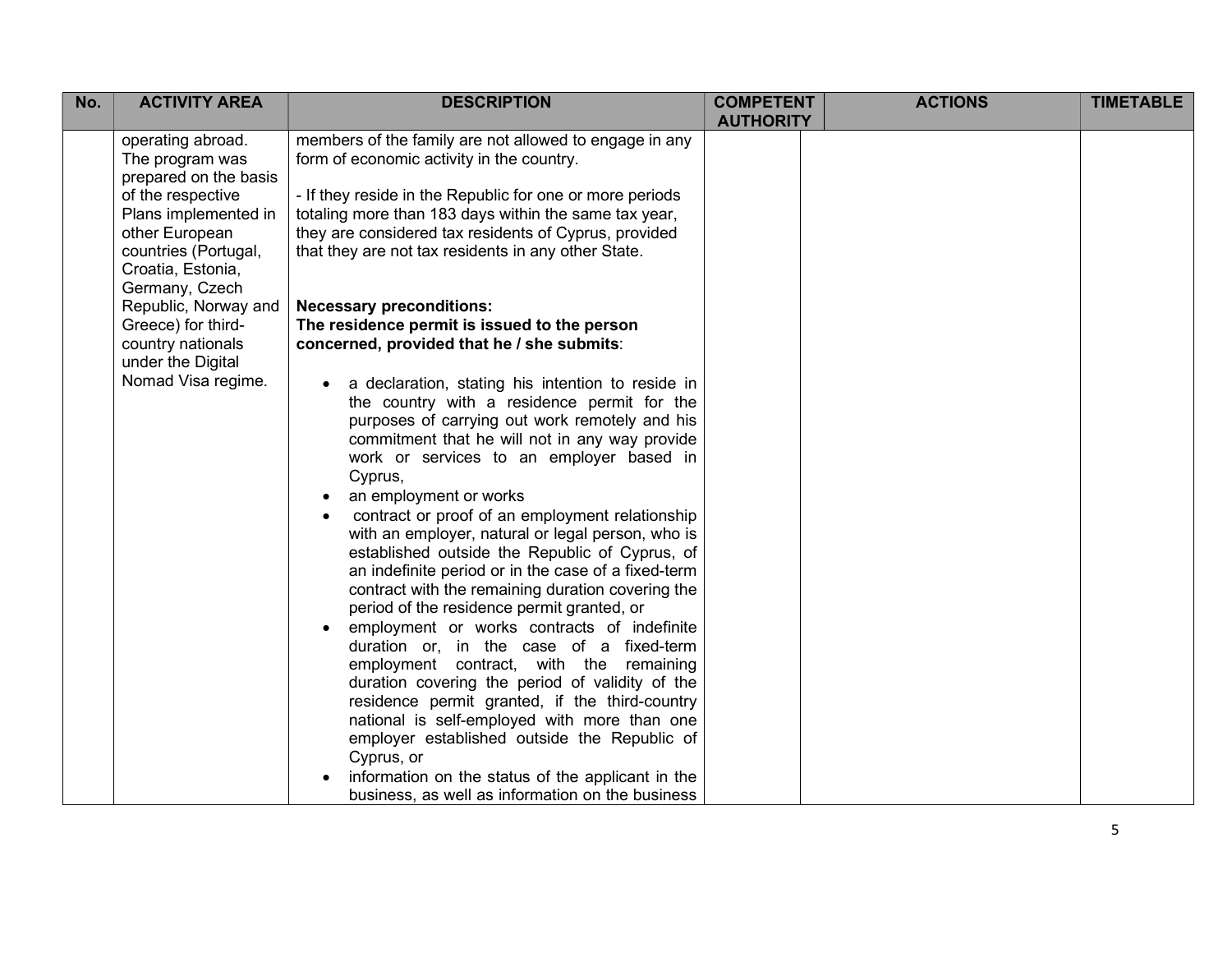| No. | <b>ACTIVITY AREA</b> | <b>DESCRIPTION</b>                                                                                                                                                                                                                                                                                                                                                                                                                                                                                                                                                                                                                                                                                                                                                                                                                                                                                                                                                                                                                                                                                                                                                                       | <b>COMPETENT</b> | <b>ACTIONS</b> | <b>TIMETABLE</b> |
|-----|----------------------|------------------------------------------------------------------------------------------------------------------------------------------------------------------------------------------------------------------------------------------------------------------------------------------------------------------------------------------------------------------------------------------------------------------------------------------------------------------------------------------------------------------------------------------------------------------------------------------------------------------------------------------------------------------------------------------------------------------------------------------------------------------------------------------------------------------------------------------------------------------------------------------------------------------------------------------------------------------------------------------------------------------------------------------------------------------------------------------------------------------------------------------------------------------------------------------|------------------|----------------|------------------|
|     |                      | name, place of business, field of activity and<br>corporate purpose of the business in case the<br>third-country national is self-employed running<br>his own business, which is located outside the<br>Republic of Cyprus<br>evidence that he/she has sufficient funds, in<br>terms of a a stable income level to cover his/her<br>living expenses during his/her stay in the<br>country, without recourse to the national social<br>welfare system. The amount of sufficient funds<br>is set at three and a half thousand (3,500) euros<br>per month and is proven by:<br>i.<br>the employment or works contract or<br>proof of employment, in the case of<br>dependent work ofservices or works or<br>ii.<br>a bank account. If sufficient funds come<br>from paid services of dependent work,<br>services or works, the above minimum<br>level refers to net income after payment<br>of required taxes in the country of<br>employment.<br>The above amount is increased by<br>iii.<br>twenty percent (20%) for the spouse or<br>civil partner and by fifteen percent (15%)<br>for each child.<br><b>Medical Insurance</b><br>$\bullet$<br>Clear criminal record from the country of | <b>AUTHORITY</b> |                |                  |
|     |                      |                                                                                                                                                                                                                                                                                                                                                                                                                                                                                                                                                                                                                                                                                                                                                                                                                                                                                                                                                                                                                                                                                                                                                                                          |                  |                |                  |
|     |                      | residence                                                                                                                                                                                                                                                                                                                                                                                                                                                                                                                                                                                                                                                                                                                                                                                                                                                                                                                                                                                                                                                                                                                                                                                |                  |                |                  |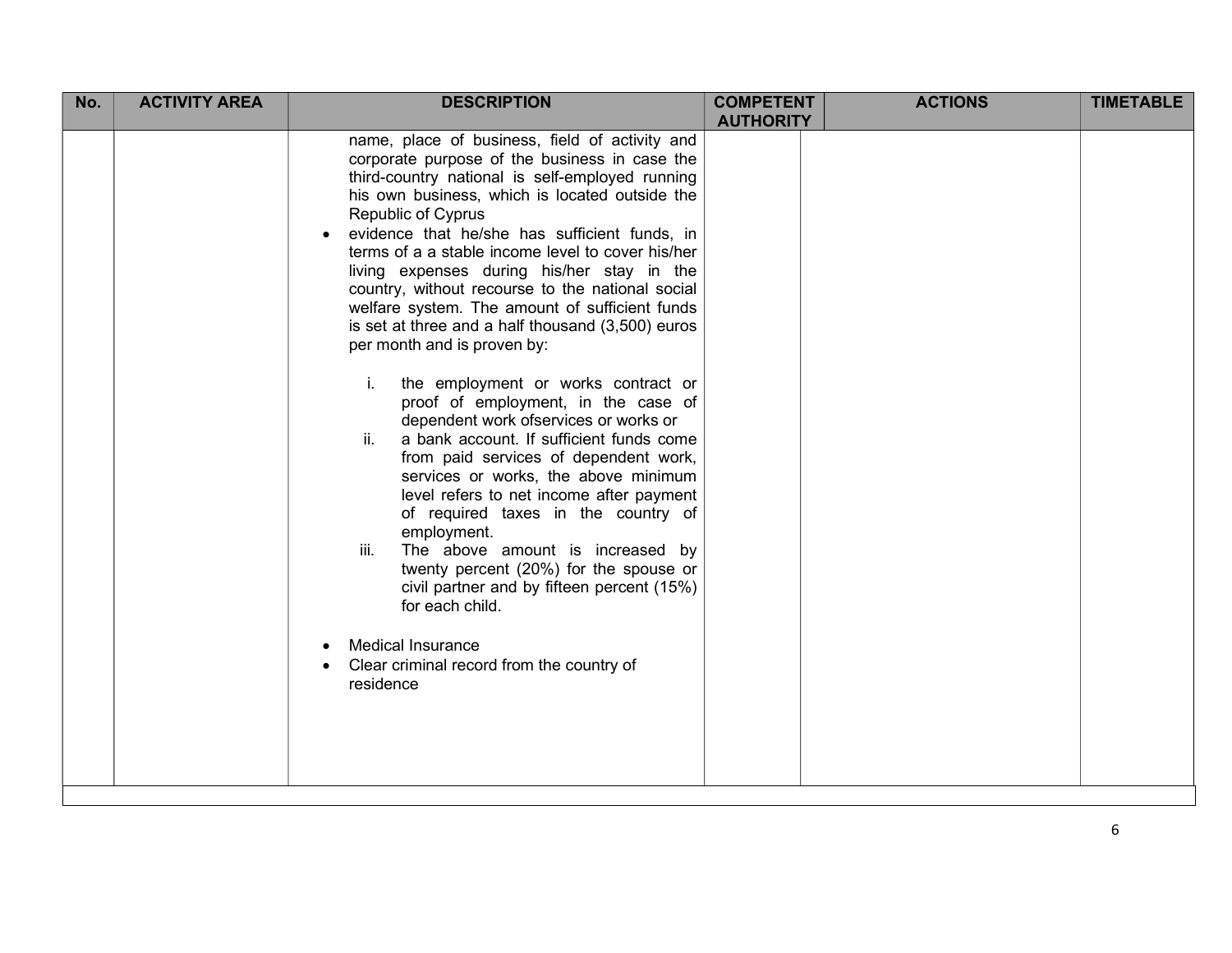| No.              | <b>ACTIVITY AREA</b>                                                                                  | <b>DESCRIPTION</b>                                                                                                                                                                                                                                                                                                                                                                                                                                                                                                                                                              | <b>COMPETENT</b><br><b>AUTHORITY</b> | <b>ACTIONS</b>                                                                                                                                                                                                                                                                                                                                                                                                                                                                                                          | <b>TIMETABLE</b> |
|------------------|-------------------------------------------------------------------------------------------------------|---------------------------------------------------------------------------------------------------------------------------------------------------------------------------------------------------------------------------------------------------------------------------------------------------------------------------------------------------------------------------------------------------------------------------------------------------------------------------------------------------------------------------------------------------------------------------------|--------------------------------------|-------------------------------------------------------------------------------------------------------------------------------------------------------------------------------------------------------------------------------------------------------------------------------------------------------------------------------------------------------------------------------------------------------------------------------------------------------------------------------------------------------------------------|------------------|
|                  |                                                                                                       | <b>D. TAX INCENTIVES</b>                                                                                                                                                                                                                                                                                                                                                                                                                                                                                                                                                        |                                      |                                                                                                                                                                                                                                                                                                                                                                                                                                                                                                                         |                  |
| 6.               | <b>Extension and</b><br>expansion of tax<br>exemption for<br>investment in<br>innovative<br>companies | Extend by 31/12/2023 the existing regime of 50%<br>exemption for investments in an approved innovative<br>company by an individual directly or through an<br>investment fund or through an alternative trading<br>platform. The existing regime was terminated on<br>30/6/2021.<br>Examination of the possibility to expand further the<br>tax exemption to corporate investors.                                                                                                                                                                                                | <b>MOF</b>                           | The tax bill for the extension will<br>be summitted for approval to the<br>Council of Ministers and<br>thereafter to the House of<br>Representatives for discussion<br>and enactment.<br>The opinion of Directorate-<br><b>General for Competition (DG</b><br>COMP) is pending. Once the<br>relevant approval is received, a<br>bill amending the Income Tax<br>Law will be submitted to the<br>Legal Service for legal vetting<br>and subsequently to the House<br>of Representatives for<br>discussion and enactment. | Q1 2022          |
| $\overline{7}$ . | <b>Expand the existing</b><br>tax benefit<br>applicable to non<br>domicile employees                  | Expand the existing tax exemption of 50% for 10<br>years from the year of employment, to cover new<br>entrance in the Republic who are non-domicile<br>employees with income from employment of<br>€55,000 and above.<br>Existing non domicile employees (that are in Cyprus),<br>with income above €100K, have the opportunity to<br>take advantage of the tax benefit for an extended<br>period of 17 years.<br>For existing beneficiaries with income between $E55K$<br>and €100 K, the tax benefit will be provided for 10<br>years, from the year of employment in Cyprus. | <b>MOF</b>                           | Bill preparation.                                                                                                                                                                                                                                                                                                                                                                                                                                                                                                       | Q1 2022          |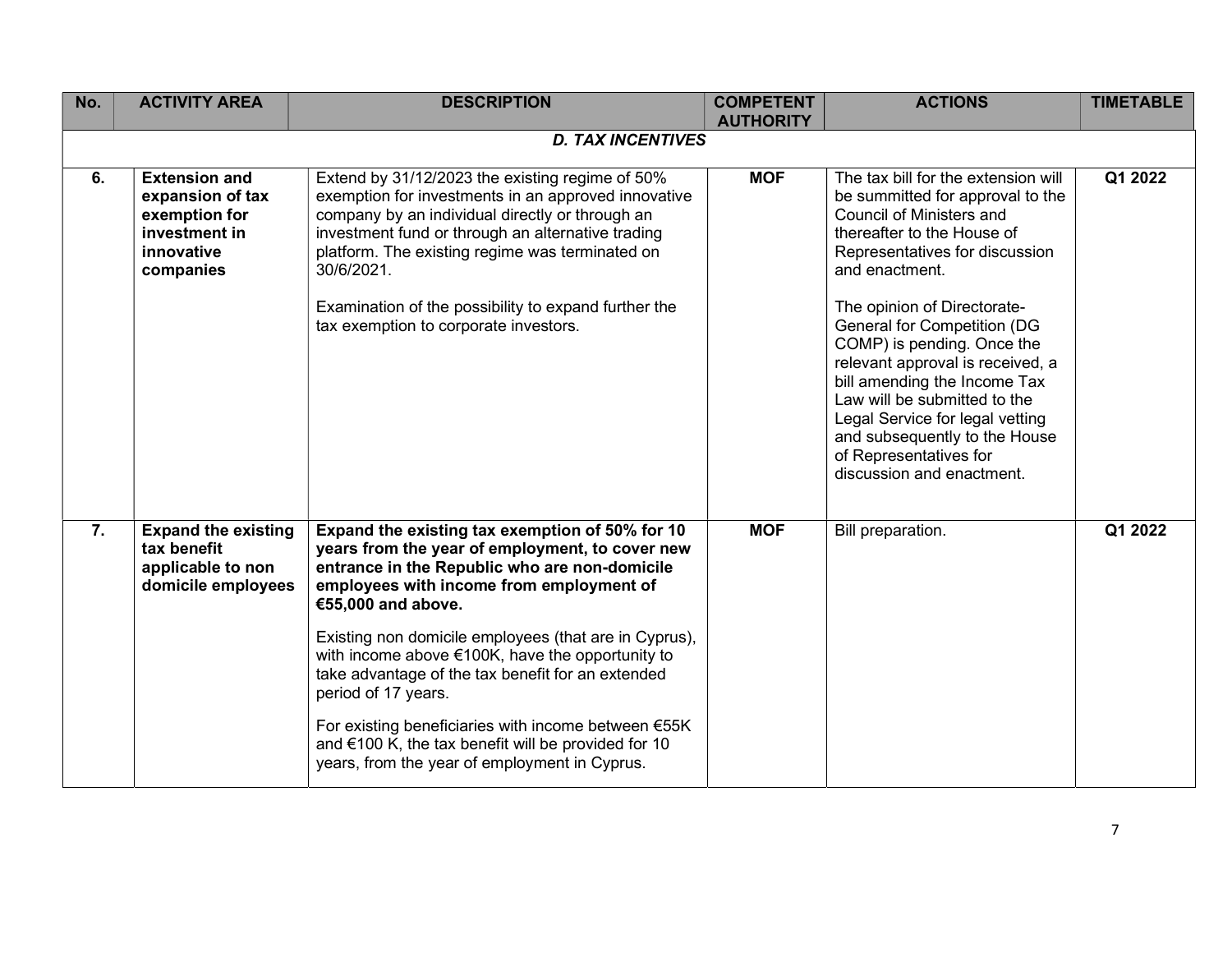| No. | <b>ACTIVITY AREA</b>                                                                                                                                                                                                                                                                              | <b>DESCRIPTION</b>                                                                                                                                                                                                                                        | <b>COMPETENT</b><br><b>AUTHORITY</b> | <b>ACTIONS</b>                                                                                                                                                                                                                                                                                                                                                                                                                                                 | <b>TIMETABLE</b> |
|-----|---------------------------------------------------------------------------------------------------------------------------------------------------------------------------------------------------------------------------------------------------------------------------------------------------|-----------------------------------------------------------------------------------------------------------------------------------------------------------------------------------------------------------------------------------------------------------|--------------------------------------|----------------------------------------------------------------------------------------------------------------------------------------------------------------------------------------------------------------------------------------------------------------------------------------------------------------------------------------------------------------------------------------------------------------------------------------------------------------|------------------|
|     |                                                                                                                                                                                                                                                                                                   | At the same time, the abolition of the existing tax<br>exemption of 20% from employment in the Republic<br>or €8,550 (whichever is less), as incomes over €55K<br>will receive incremental tax exemption of 50% for an<br>incremental period of 10 years. |                                      |                                                                                                                                                                                                                                                                                                                                                                                                                                                                |                  |
| 8.  | <b>Incremental</b><br>(compared to the<br>actual) tax<br>deduction for<br>research and<br>development<br>expenditure                                                                                                                                                                              | Incremental tax allowance on research and<br>development expenditure (e.g., by 20%). Eligible<br>research and development expenditure will be<br>deducted from taxable income at 120% of the actual<br>expenditure.                                       | <b>MOF</b>                           | <b>Consultation with DG</b><br>Competition whether this<br>provision is state aid compatible.<br>Preparation of a relevant<br>amending bill (of the Income<br>Tax Law), consultation with the<br>relevant stakeholders, and<br>thereafter submitted to the Legal<br>Service for legal vetting.                                                                                                                                                                 | Q1 2022          |
|     |                                                                                                                                                                                                                                                                                                   | <b>E. NATURALIZATION</b>                                                                                                                                                                                                                                  |                                      |                                                                                                                                                                                                                                                                                                                                                                                                                                                                |                  |
| 9.  | Right to submit an<br>application for<br>naturalization after 5<br>years of residence<br>and work in the<br><b>Republic or after 4</b><br>years if they fulfill<br>the criteria for<br>holding a<br>recognised<br>certificate of<br>Success in very<br>good knowledge of<br><b>Greek language</b> |                                                                                                                                                                                                                                                           | <b>MOI</b>                           | - Political decision for the<br>examination of applications as a<br>priority, after completing 7 years<br>of residence and work in the<br>Republic (immediate<br>implementation)<br>- Amendment of the Aliens and<br>Immigration Law so as to<br>reduce the required years from<br>7 to 5 and under certain<br>conditions to 4.<br>In addition, examination of the<br>possibility to introduce<br>provisions in the amending so<br>that when someone is out of | Q1 2022          |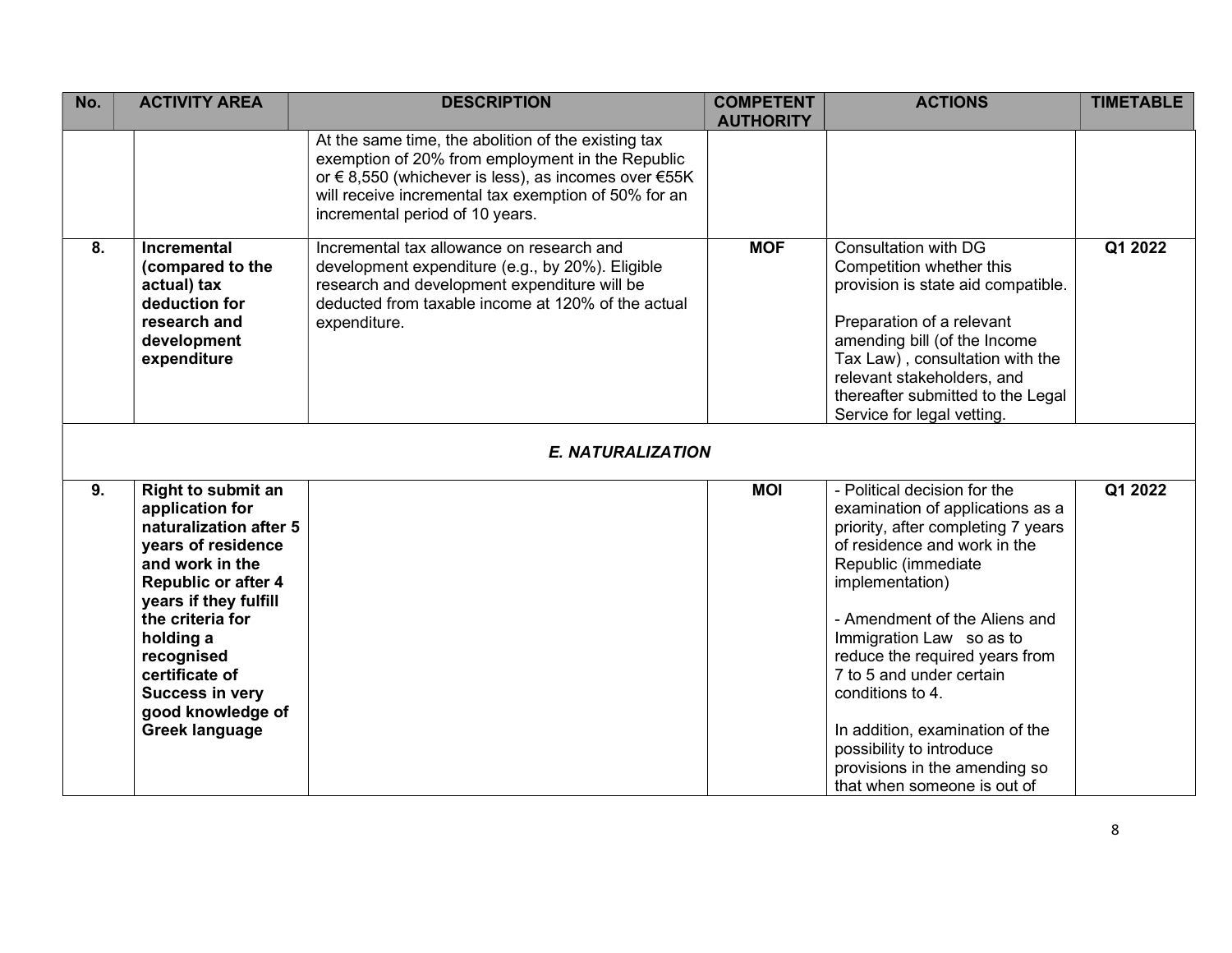| No. | <b>ACTIVITY AREA</b>                                                                                                               | <b>DESCRIPTION</b>                                                                                                                                                                                                                                                                                                                                                                                                                                                                                                                                                                        | <b>COMPETENT</b><br><b>AUTHORITY</b>                                                                                   | <b>ACTIONS</b>                                                                                                             | <b>TIMETABLE</b> |
|-----|------------------------------------------------------------------------------------------------------------------------------------|-------------------------------------------------------------------------------------------------------------------------------------------------------------------------------------------------------------------------------------------------------------------------------------------------------------------------------------------------------------------------------------------------------------------------------------------------------------------------------------------------------------------------------------------------------------------------------------------|------------------------------------------------------------------------------------------------------------------------|----------------------------------------------------------------------------------------------------------------------------|------------------|
|     |                                                                                                                                    |                                                                                                                                                                                                                                                                                                                                                                                                                                                                                                                                                                                           |                                                                                                                        | Cyprus for work purposes, this<br>should be taken into account in<br>the calculation of the time spent<br>in the Republic. |                  |
|     |                                                                                                                                    | <b>F. SOCIAL INSURANCE</b>                                                                                                                                                                                                                                                                                                                                                                                                                                                                                                                                                                |                                                                                                                        |                                                                                                                            |                  |
| 9.  | Securing the right to<br>social security                                                                                           | Securing the transfer of social insurance<br>contributions, by intensifying the efforts for concluding<br>Bilateral Agreements with third countries that will be<br>determined by the Ministry of Labour and Social<br>Insurance, so that when a third country national who<br>has paid social security contributions in Cyprus,<br>returns to his/her country for permanent residence,<br>he/she will be allowed to transfer the contributions<br>paid, on the condition that with these contributions<br>he/she did not acquire any right to a pension for old<br>age, disability, etc. |                                                                                                                        |                                                                                                                            | Q1 2022          |
|     |                                                                                                                                    | <b>G. OTHER ACTIONS</b>                                                                                                                                                                                                                                                                                                                                                                                                                                                                                                                                                                   |                                                                                                                        |                                                                                                                            |                  |
| 10. | <b>Upgrading of the</b><br>infrastructure for<br>information and<br>communication<br>technologies and<br>broadband<br>connectivity | Important for the attraction of international<br>technology-intensive companies that use massive<br>data and "cloud" services, and depend on high and<br>reliable internet speeds.                                                                                                                                                                                                                                                                                                                                                                                                        | <b>DMRID /MOF</b><br>/ OCECPR<br>(Office of<br><b>Electronic</b><br>Communicati<br>ons & Postal<br><b>Regulations)</b> | Relevant actions are included in<br>Section 4.1 of the Recovery and<br>Resilience Plan.                                    | 2024             |
| 11. | Awareness campaign<br>for attracting qualified                                                                                     | In addition to the awareness campaign, an online<br>platform could be created that will provide all the                                                                                                                                                                                                                                                                                                                                                                                                                                                                                   | <b>MECI/DMRID</b><br><b>MFA/Invest</b>                                                                                 | The recommendation is included in<br>the EY report prepared on behalf                                                      | Q1 2022          |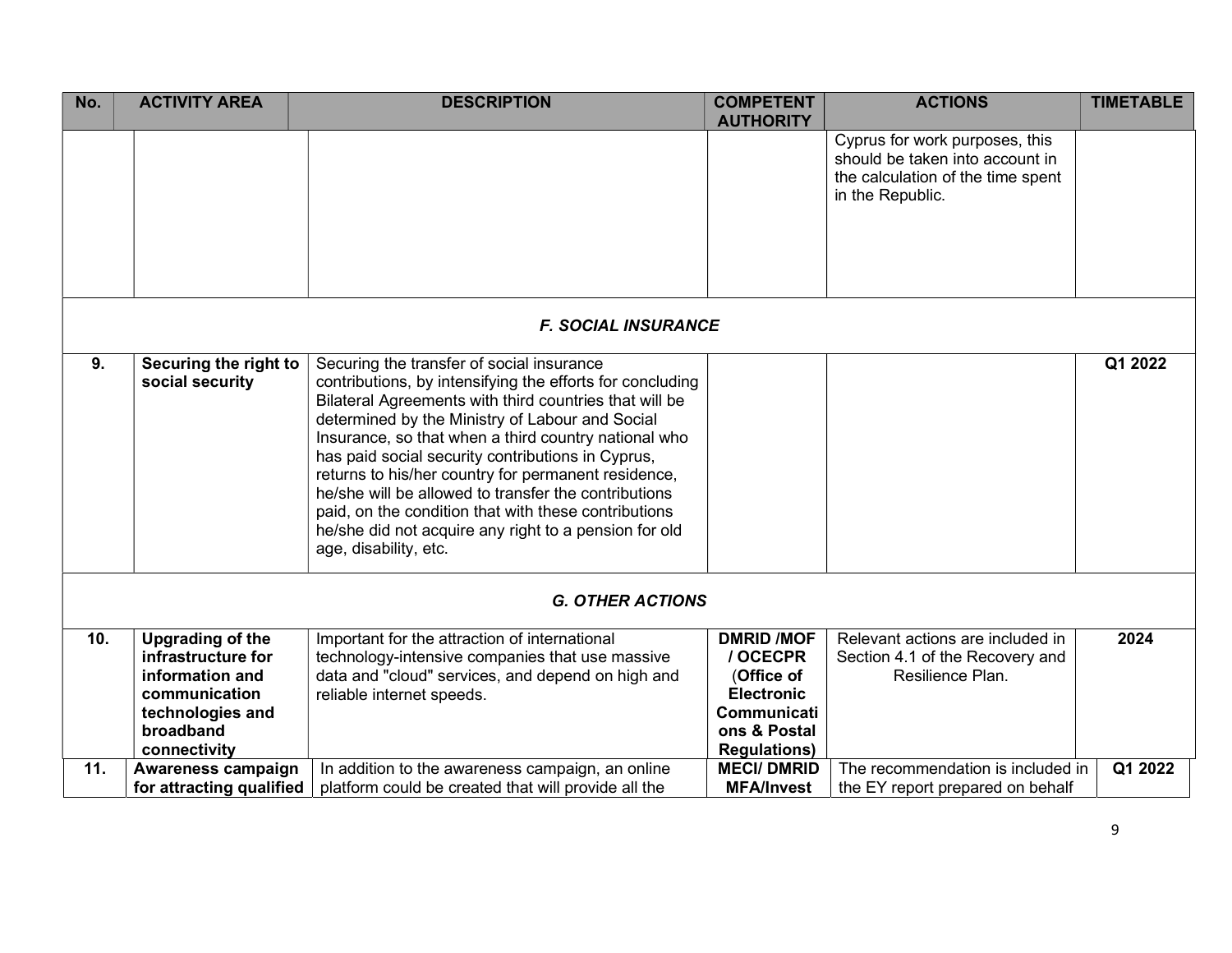| No. | <b>ACTIVITY AREA</b>                                                                                                                                                         | <b>DESCRIPTION</b>                                                                                                                                                                                                                                                                                                                             | <b>COMPETENT</b><br><b>AUTHORITY</b> | <b>ACTIONS</b>    | <b>TIMETABLE</b> |
|-----|------------------------------------------------------------------------------------------------------------------------------------------------------------------------------|------------------------------------------------------------------------------------------------------------------------------------------------------------------------------------------------------------------------------------------------------------------------------------------------------------------------------------------------|--------------------------------------|-------------------|------------------|
|     | <b>Cypriots working</b><br>abroad and a targeted<br>campaign for<br>qualified work force<br>employed in other<br>countries (e.g.,<br><b>Belarus, Lebanon and</b><br>Armenia) | necessary information to prospective employees<br>(cost of living, public services, employment<br>incentives, etc.).                                                                                                                                                                                                                           | Cyprus                               | of Invest Cyprus. |                  |
| 12. | <b>Promotion of a</b><br>complete and right<br>branding                                                                                                                      | Take the necessary actions for the implementation of<br>the selected measures, assign the project to a<br>company that will promote a complete and<br>appropriate branding that will be adopted by all the<br>bodies that promote the country as an attractive<br>destination for investments (e.g., CIPA, CCCI, OEB,<br>Diplomatic Missions). | <b>MECI/MFA</b><br>/MOF              |                   | Q1 2022          |

## OTHER REFORMS AND ACTIONS AIMING TO IMPROVE BUSINESS ENVIRONMENT

| No. | <b>ACTIVITY AREA</b>                                         | <b>DESCRIPTION</b>                                                                                                                                                                          | <b>COMPETENT</b><br><b>AUTHORITY</b> | <b>ACTIONS</b>                                                                                                                             | <b>TIMETABLE</b> |
|-----|--------------------------------------------------------------|---------------------------------------------------------------------------------------------------------------------------------------------------------------------------------------------|--------------------------------------|--------------------------------------------------------------------------------------------------------------------------------------------|------------------|
|     |                                                              | ACCELERATE THE IMPLEMENTATION OF PROPOSED REFORMS                                                                                                                                           |                                      |                                                                                                                                            |                  |
|     | <b>Completion of the</b><br>courts reform                    |                                                                                                                                                                                             | <b>MJPO/HIGH</b><br><b>COURT</b>     | Relevant projects and reforms are included<br>in Section 3.4 of the Recovery and<br>Resilience Plan.                                       | 2023-2024        |
| 2.  | <b>Modernization and</b><br>reform of the<br>"Companies Law" | Provides for the complete modernization of the<br>Companies Law based on best practices from<br>other countries with similar characteristics.<br>The duration of the contract is 30 months. | <b>MOF/MECI</b>                      | The relevant reform is included in Section 3.3<br>of the Recovery and Resilience Plan.<br>A relevant tender was announced in July<br>2021. | 2023-2024        |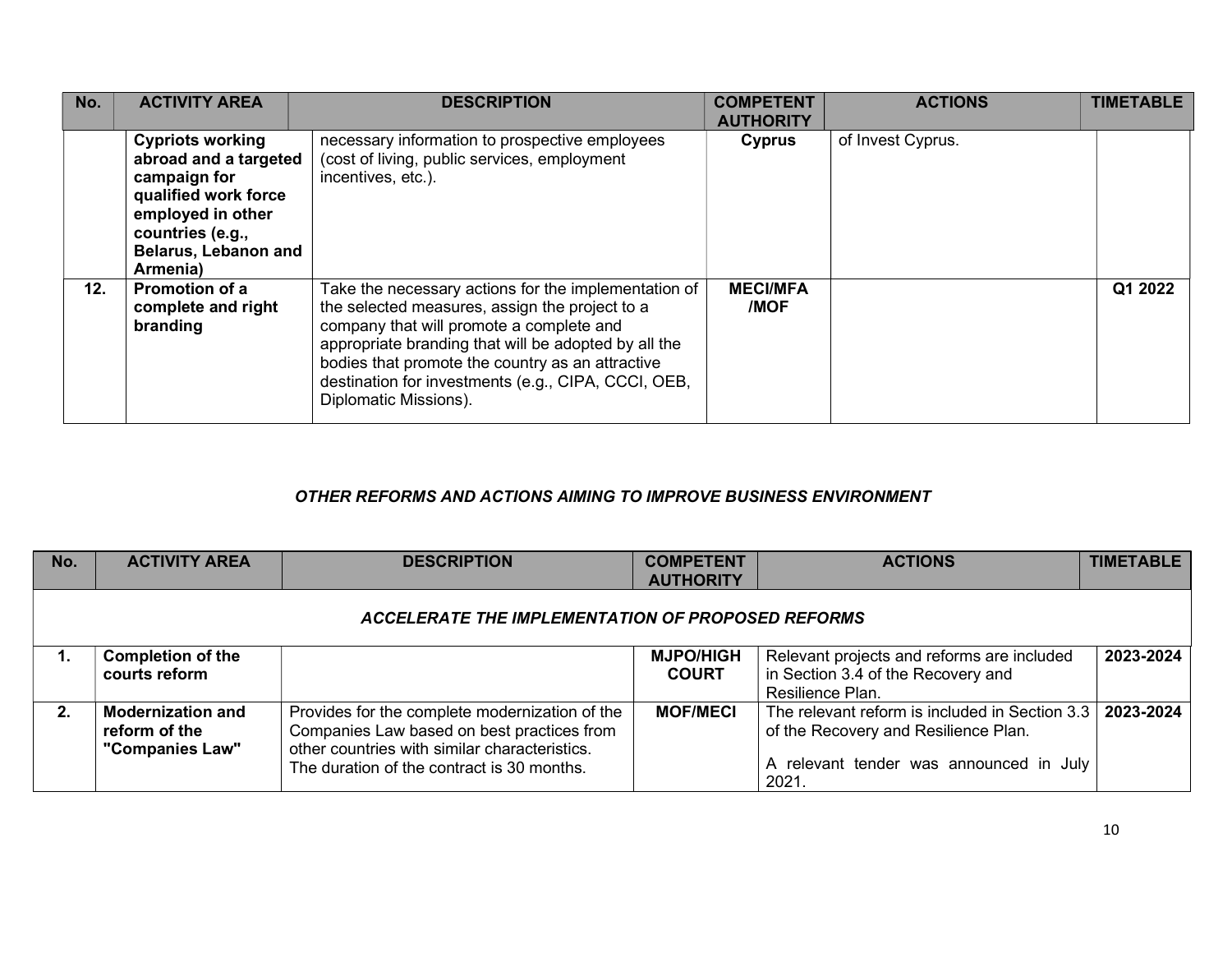| 3. | Adoption of a bill to<br>facilitate strategic<br>investments                                                                                                                                      | The bill, which is pending in the House of<br>Representatives, provides for the creation of a<br>new branch in the Department of Town<br>Planning and Housing that will facilitate the<br>licensing of strategic investments. | <b>MOI</b>                 | The relevant reform is included in Section 3.3<br>of the Recovery and Resilience Plan. The<br>correlation with the Express Activation<br>Mechanism should also be considered in the<br>implementation plan. | Q1 2022   |
|----|---------------------------------------------------------------------------------------------------------------------------------------------------------------------------------------------------|-------------------------------------------------------------------------------------------------------------------------------------------------------------------------------------------------------------------------------|----------------------------|-------------------------------------------------------------------------------------------------------------------------------------------------------------------------------------------------------------|-----------|
| 4. | <b>Creation of an online</b><br>platform for start-ups,<br>innovative and high-<br>tech companies                                                                                                 | Included in the Recovery and Resilience Plan                                                                                                                                                                                  | <b>DMRID</b>               |                                                                                                                                                                                                             | Q1 2022   |
| 5. | <b>Amendment of</b><br>legislation for<br>technology transfer<br>(especially spin offs)<br>from public<br>universities. Review<br>of the framework for<br>spin offs to make it<br>more attractive |                                                                                                                                                                                                                               | <b>MOF</b>                 |                                                                                                                                                                                                             | Q1 2022   |
|    |                                                                                                                                                                                                   | <b>HUMAN RESOURCES / UPGRADE OF LABOR FORCE</b>                                                                                                                                                                               |                            |                                                                                                                                                                                                             |           |
| 6. | <b>Upgrading of</b><br>employees' skills to<br>align them with<br>market needs (cross-<br>sectoral skills,<br>specialized<br>programmes and<br>professional<br>certifications)                    | Market implementation in collaboration with<br>AnAD, taking into account the ever-increasing<br>trend for digitization and automation.                                                                                        | <b>MLSI/HRDA</b><br>/DMIRD | The relevant reform is included in Section 5.1<br>of the Recovery and Resilience Plan Plan.                                                                                                                 | 2023-2024 |
| 7. | <b>New school</b><br>programmes that will<br>further promote<br>sciences and related                                                                                                              |                                                                                                                                                                                                                               | <b>MOEC/MLSI</b><br>/HRDA  | Relevant reforms in Section 5.1 of the<br>Recovery and Resilience Plan that include<br>the digital transformation of schools for the<br>promotion of science and the preparation of                         | 2023-2024 |